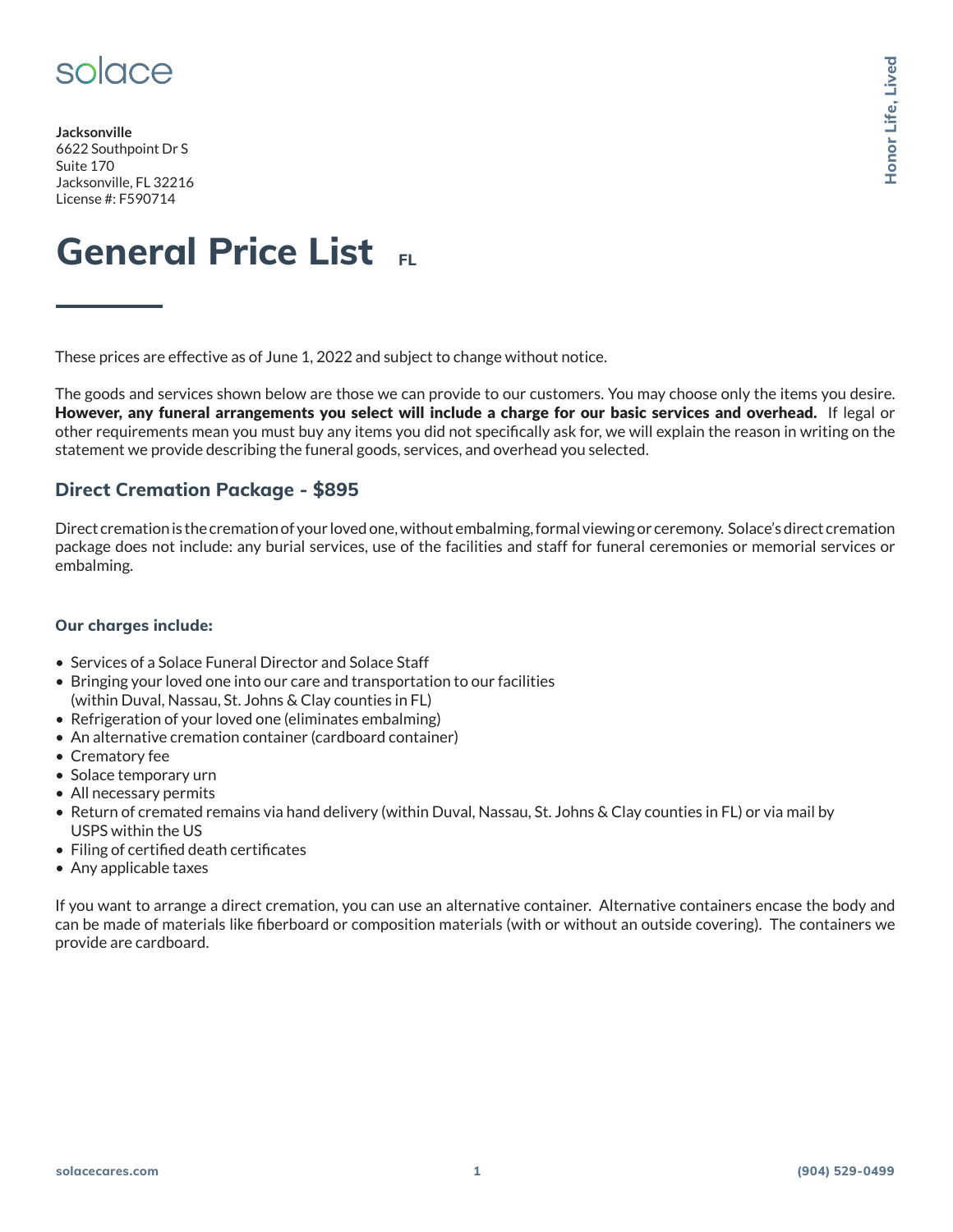### solace

**Jacksonville** 6622 Southpoint Dr S Suite 170 Jacksonville, FL 32216 License #: F590714

# **General Price List**

### **Itemized List of Goods and Services**

These prices are effective as of June 1, 2022 and subject to change without notice.

**Services of Solace Funeral Director and Solace Staff………………………………..….…………….............…................…\$495** This fee for our basic services and overhead will be added to the total cost of the funeral arrangements you select. This fee is already included in our charges for direct cremations. This fee includes coordinating all cremation arrangements you select and includes obtaining the necessary authorization and permits, sheltering of remains, registering the death certificate in the county where the death occurred, preparing and filing required notices and obtaining certified copies of the death certificate on your behalf.

| following counties: Duval, Nassau, St. Johns & Clay counties in Florida                                          |
|------------------------------------------------------------------------------------------------------------------|
| This fee is for the cremation of your loved one.                                                                 |
| This fee is for the hand delivery (within service area) or mailing of your loved one's ashes via USPS in the US. |
|                                                                                                                  |
|                                                                                                                  |
|                                                                                                                  |
|                                                                                                                  |

#### **Cash Advance Items**

Charges may vary by local office

#### **Terms of Payment**

Payment is due in full prior to services being rendered. We accept all major credit cards.

**Honor Life, Lived**

Honor Life, Lived